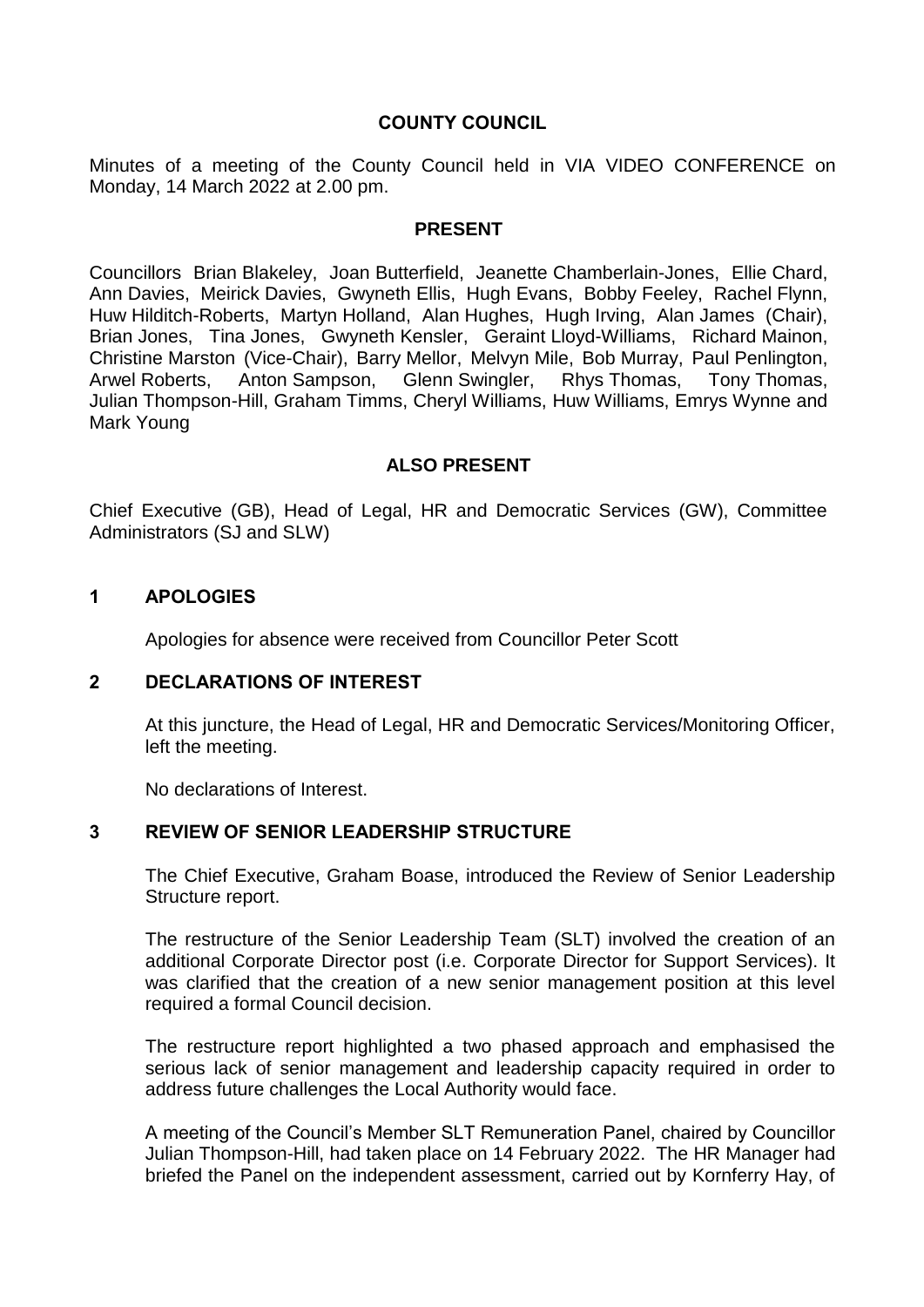the grading of the proposed new Corporate Director for Support Services post. The grading of the new post was evaluated based on SLT 3 (£107,374 - £110,670) and there would be no change to the two existing Corporate Director evaluations. The Remuneration Panel had supported the restructure proposed.

The Leader, Councillor Hugh Evans, confirmed that on the appointment of Graham Boase as Chief Executive in August 2021, he had been asked to reflect on the needs of the Council, ambition of the Council and the structure to deliver that ambition. Due to pressures endured the previous 12 months, there had been capacity pressures and the restructure was to alleviate some of those pressures.

Councillor Julian Thompson-Hill PROPOSED approval to the Senior Leadership Re-structure report, SECONDED by Councillor Hugh Evans.

At this juncture, Councillor Gwyneth Ellis requested members to vote against the proposal. In her opinion, the proposed restructure did not offer the best value for money, especially in the current financial crisis residents were facing.

The report described the current structure but there was no analysis of the Council's current performance and how the performance was expected to improve in the future. Such an analysis would allow Councillors to identify the disadvantages of the current structure and how the new structure would be advantageous. Councillor Ellis also stated the report did not give a detailed breakdown of the cost of the restructure. She also stated that Councillors could not judge whether the scheme would be successful or not if implemented because there were no targets to be judged against. Councillor Ellis agreed it would be very difficult to define the benefits of restructure but it was not impossible. Councillor Ellis confirmed she was not against the restructure as such, but would prefer to see a full analysis of the cost and benefits expected.

Councillor Gwyneth Ellis PROPOSED to vote against the Senior Leadership Restructure report, SECONDED by Councillor Glenn Swingler.

Indepth discussions took place and the following points were raised:-

- It was clarified that there was a need for the re-structure and if it were not to improve the future for the Local Authority, the Chief Executive would certainly be held to account.
- It was confirmed that all members of SLT were in agreement with the restructure and the Chief Executive would be the person to be held to account.
- The current structure did not enable the Corporate Executive Team (CET) to provide the appropriate strategic leadership. The extra capacity was required for the Authority to be able to deliver on all of the challenging agendas discussed during the meeting.
- Councillors Glenn Swingler and Paul Penlington confirmed they agreed with Councillor Gwyneth Ellis and encouraged members to vote against the proposed restructure.